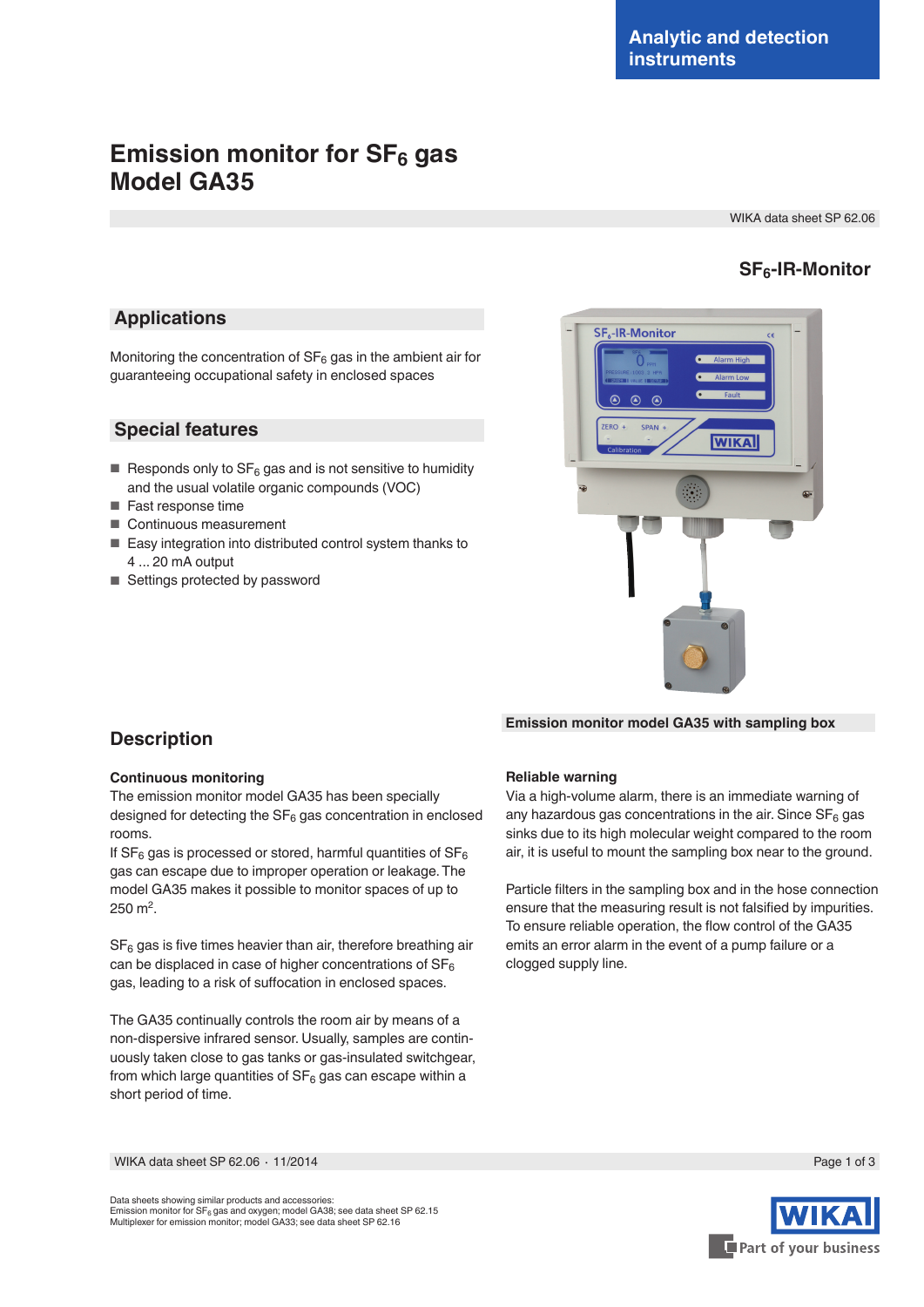# **Specifications**

**Measuring principle** Two wavelengths, non-dispersive infrared sensor

**Measuring range**  $0...2,000$  ppm<sub>v</sub>

**Monitoring area**  $≤$  250 m<sup>2</sup>

**Resolution** 5 pp $m_v$ 

**Accuracy**  $≤ 100$  ppm<sub>v</sub>  $± 5$  ppm<sub>v</sub><br>> 100 ppm<sub>v</sub>  $± 2$  %  $> 100$  ppm $<sub>v</sub>$ </sub>

**Permissible inlet pressure** 800 ... 1,150 mbar abs.

**Warm-up time** Readiness for operation after 1 minute Meets the specifications after 40 minutes

**Response time**  $< 30 s$ 

**Display elements** 1 LC display 2 alarm LED 1 error LED

**Controls** 3 navigation keys 4 calibration keys

**Power supply** AC 90 ... 260 V, 50/60 Hz, 13 W

#### **Active current loop**

Output signal: 4 ... 20 mA Max. signal: 25.5 mA Min. signal: 3 mA Error signal: 0 mA U<sub>may</sub> at 20 mA: ≤ 11 V Load: 430 Q

**Relay outputs** 3 SPDT (change-over contacts) (2 alarm, 1 fault)

Switching capacity: AC 260 V, 8 A DC 30 V, 8 A

#### **Audible alarm**

Buzzer will sound if the value exceeds or drops below the set alarm values (direction of action settable, IDLE POLARITY)

**Maximum hose length** 30 m

**Permissible ambient temperature** Storage: -10 ... +60 °C Operation: 0 ... +45 °C

**Permissible humidity** 0 ... 95 % r. h.

**Ingress protection** IP 54

**Dimensions** W x H x D: 260 x 280 x 140 mm

**Weight** 2.5 kg

**Calibration interval** Recommended every 2 years

# **CE conformity**

**EMC directive** 2004/108/EC, EN 61326 emission (group 1, class B) and interference immunity (industrial application)

**Low voltage directive** 2006/95/EC, EN 61010-1